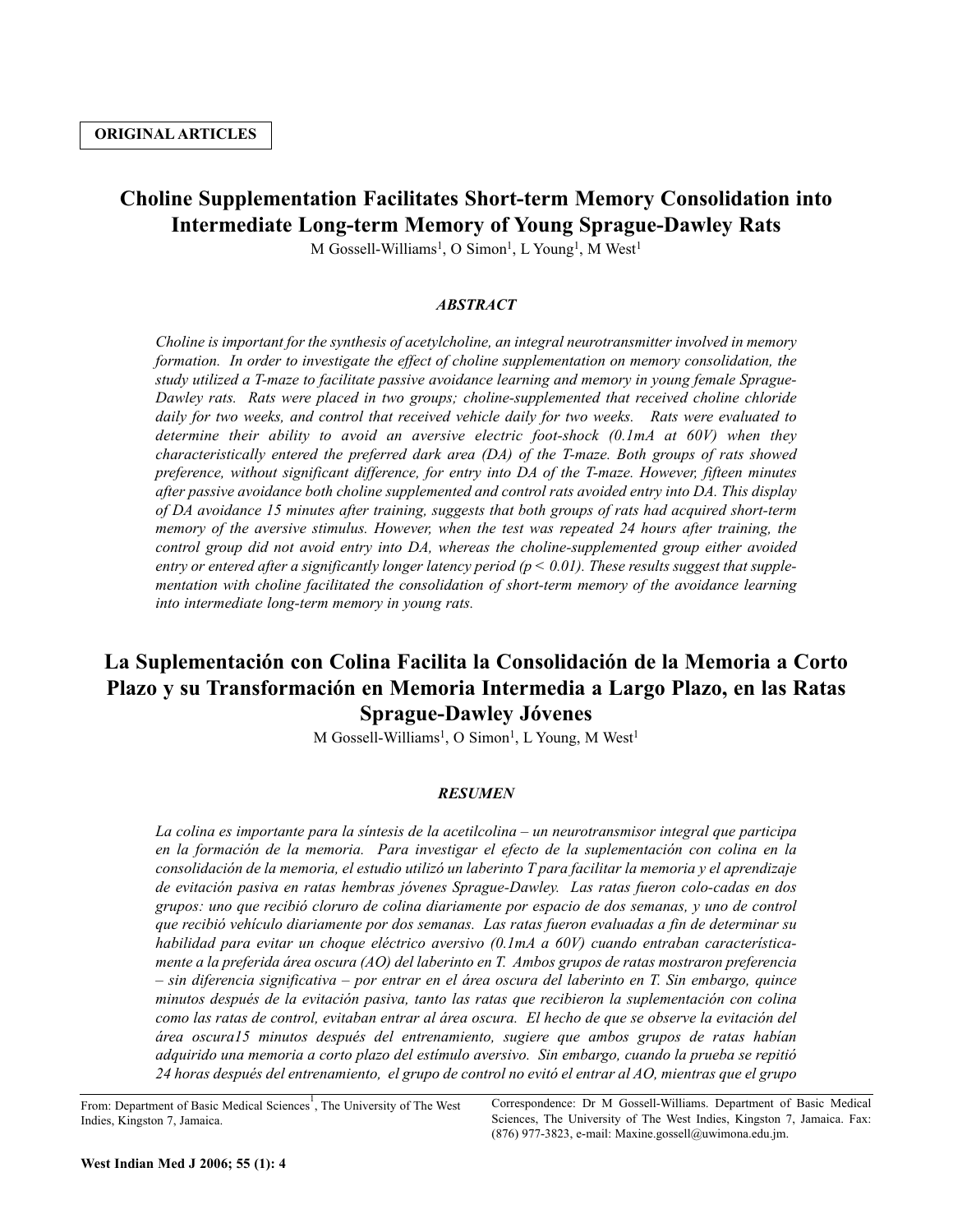*que recibió el complemento de colina, o evitó entrar o entró luego de un período de latencia significativamente más largo (P < 0.01). Por lo tanto, estos resultados sugieren por consiguiente que la suplementación con colina facilitó la consolidación de la memoria a corto plazo del aprendizaje de la evitación, y su transformación en memoria a largo plazo en las ratas jóvenes.*

# **West Indian Med J 2006; 55 (1): 5**

## **INTRODUCTION**

Cholinergic neurons are abundant in the hippocampus of the brain and it is well established that cholinergic innervation of the hippocampus plays an integral role in both the formation of short-term and long-term memories (1–3). For example, treatment of rats with cholinergic receptor antagonists such as atropine disrupted both forms of memories (4); while intraseptal administration of the muscarinic agonist, oxetremorine, disrupted only memory consolidation in rats in a delayed-non-match-to-sample radial maze task (5). Studies in which rats were placed in a radial arm maze task modified by environmental enrichment (*ie* toy presentation) also showed significant involvement of cholinergic neurons of the hippocampus in memory consolidation (6). Cholinergic neurons require choline for synthesis of the neurotransmitter, acetylcholine, and therefore choline supplementation may improve the establishment of long-term memories. Therefore the aim of the study was to determine whether choline supplementation could facilitate the consolidation of longterm memory in young rats.

## **MATERIALS AND METHODS**

## *Animal groups used and treatment before training*

Eight to ten week old female Sprague-Dawley rats weighing 240–310 g were divided into two groups and housed under standard laboratory conditions. All rats were allowed access to water and standardize rat food (LabDiet 5001 purchased from PMI Nutrition International that contains 2250 part per million choline chloride) *ad libitum*. The experimental group  $(n = 8)$  received daily, over a period of 14 days, intraperitoneal choline chloride (Sigma Chemicals) supplementation at a dose of 100 mg/ml solution at 0.2 ml/100g body weight; while the control group  $(n = 8)$  received distilled water (vehicle) at a volume of 0.2 ml/100g body weight, intraperitoneally for the same period.

## *Description of the Training Apparatus*

Verification of the effect of choline supplementation was tested in an animal model that utilized passive avoidance learning during exploratory behaviour in a T-maze. The Tmaze was a wooden T-shaped runway with two arms. The neutral (grey) arm (NA) with dimensions 51 cm (length) x 26 cm (width) x 30 cm (height), acted as the starting runway from which rats could begin to explore the maze. The NA was illuminated by a 40-watt bulb placed directly above it. The longer arm with dimensions 128 cm (length) x 26 cm (width) x 30 cm (height) was divided into two chambers, a white area (WA) and a dark area (DA). The sides of WA were lined with white cartridge paper and illuminated by a 40-watt bulb positioned directly above it. The DA was enclosed by a lid of black cartridge paper (the roof) and the sides were also lined with black cartridge paper. The WA was separated from DA by a removable partition. The floor of DA was fitted with a plate that could deliver electric foot shocks of 0.1mA at 60 V intensity.

#### *Training and Testing in the T-maze*

Following the 14-day choline supplementation, rats were placed singly in NA on day 15 and allowed to explore the Tmaze for 300 seconds. Entry into DA or WA was recorded when all four paws of the rat were present in the respective chamber. Rats were given three trials, at ten-minute intervals to determine chamber preference. Only those rats that moved out of NA within 300 seconds and showed a preference for DA were considered for the next stage of the experiment. For each rat, the result of the first trial was used to calculate the median latency for the pre-acquisition period.

Passive avoidance training was carried out 10 minutes after the pre-acquisition period. During this period, rats were placed singly in NA once again and allowed 300 seconds to explore the maze. Entry into DA resulted in the application of an electric foot-shock and the animal was allowed to escape, leading to avoidance of DA.

Short-term memory of the aversive event was evaluated by determining whether the avoidance behaviour was retained 15 minutes after foot-shock training (*ie* 15 minute retention period). Recall of foot-shock association with DA would result in rat entering WA or remaining in NA for the duration of the observational period. Those rats that re-entered DA at 15 minutes, and therefore did not recall the foot-shock association with DA, received a second footshock. Intermediate long-term memory was evaluated by determining whether learnt avoidance behaviour was retained 24 hours after foot-shock training (*ie* on Day 16 or 24 hour-retention period).

### *Data Analysis: Pre-acquisition and retention scores*

A standardized scoring system combining the chamber selection and latency was designed to characterize the exploratory behaviour of each rat at the pre-acquisition and retention (15-minute and 24-hour) periods. The scores for chamber selection were as follows: score  $= 0$  if the rat remains in NA; score  $= 1$  if the rat entered WA and score  $= 2$  if the rat entered DA.

These scores were distributed as indicated above, because it is the normal propensity of rats to explore and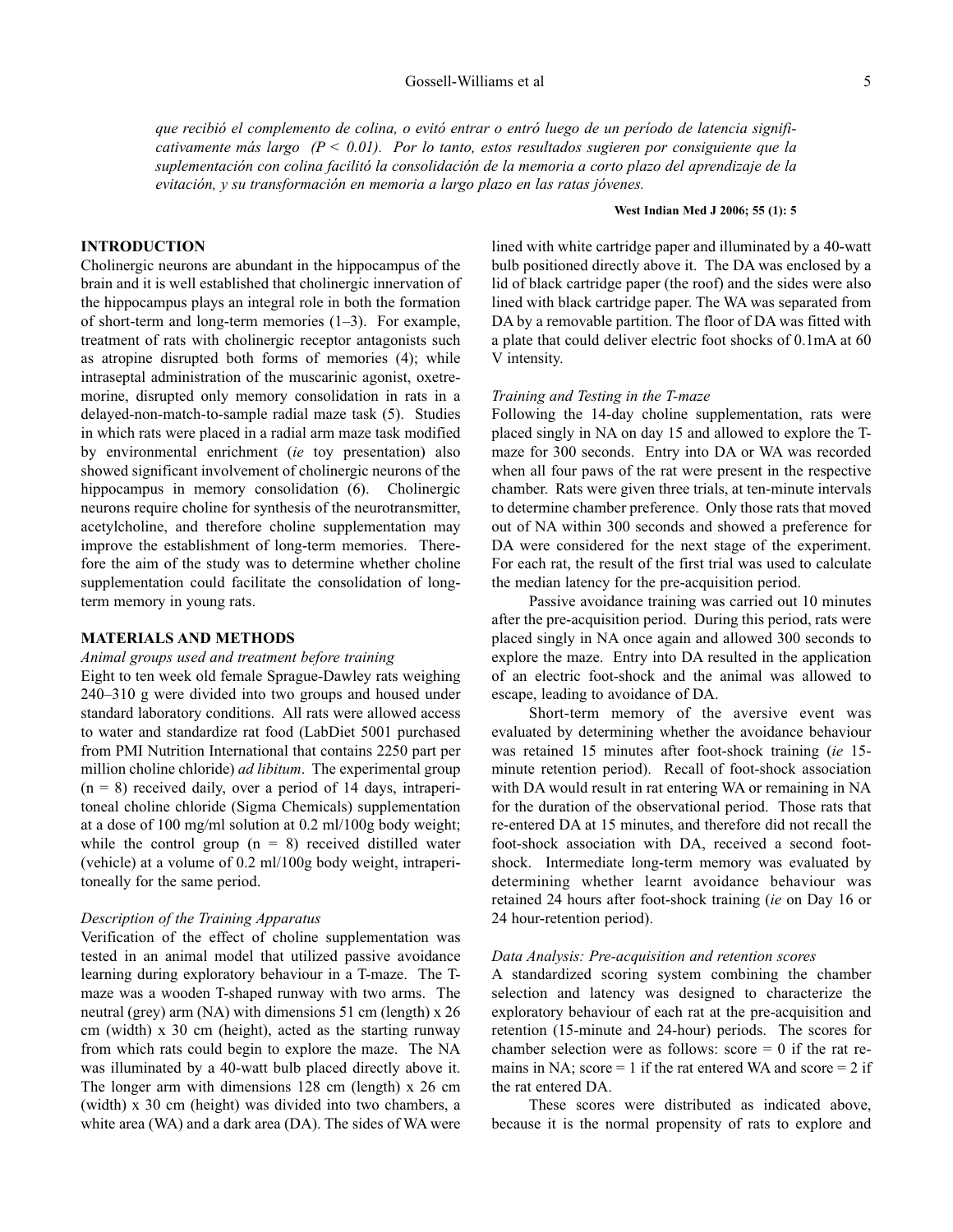show a preference for entry into dark areas. Therefore, entry into DA was given the maximum score for this normal behaviour, whereas the lowest score was given to a rat that did not explore (*ie* remained in NA) and the intermediate score was given to a rat that explored, but did not show preference for the dark chamber (*ie* entered WA).

The scores for latency period were as follows: score = 1, if the latency was less than or equal to the median latency of the group at pre-acquisition and score  $= 0$ , if the latency was greater than the median latency for the group at preacquisition. The latency scores were distributed as indicated above, because it is the natural propensity for rats to explore; therefore a shorter latency of movement would indicate a greater propensity to explore and hence the greater score. The final score given to each rat for a specific period (preacquisition and retention) was a summation of the scores for chamber selection and latency.

#### *Statistical analysis*

Chi-square analysis was used to examine preference of rats for selective entry into DA for both groups before training, as well as differences in preferred arm between the the groups. The two sample median test was used to determine significant differences in the median latency between groups before training. The Wilcoxon paired-sample test was used to evaluate significant changes in behaviour before (preacquisition period) and after training (retention period) for each group. These statistical tests were performed using SPSS for windows version 12.

### **RESULTS**

When the exploratory behaviour of rats was examined in the T-maze before passive avoidance training (designated the pre-acquisition period), all 16 rats showed a preference for DA ( $p < 0.01$ ; Table 1) and moved out of NA within 300 seconds (Figure 1). Additionally, the control group and the choline-supplemented group showed no significant difference in preference for DA (Table 1) or in the median latency (Fig. 1) for preferential entry into DA. Therefore, the ex-

Table 1: Probability of arm selection made by rats during three trials in Tmaze. Rats were placed in NA (neutral arm) and choosed to remain in NA or enter either DA (dark area) or WA (white area) of the box. All rats exited NA and both groups showed similar preference for entry into DA

| Group of rats                                         | Probability of entry $(\% )$ into T-maze arms<br>(Calculated from 3 trials per rat) |                    |                     |
|-------------------------------------------------------|-------------------------------------------------------------------------------------|--------------------|---------------------|
|                                                       | DА<br>(Dark area)                                                                   | WA<br>(White area) | NA<br>(Neutral arm) |
| Control group $(n = 8)$<br>Choline-supplemented group | $75***$                                                                             | 25                 | $\theta$            |
| $(n = 8)$                                             | $78***$                                                                             | 22                 | $\theta$            |

\*\* represents significant preference for entry into DA  $(p < 0.01)$ 



Fig. 1: Graphs showing the latency of entry into DA for control (white box) and choline-supplemented groups (gray box) during the preacquisition period. There was no significant difference in the latencies between the groups for the three trials.

ploratory behaviour of both groups of rats during the preacquisition period was unaffected by 14 days of choline supplementation or vehicle treatment. The exploratory behaviour was standardized in terms of chamber selection and latency of entry, which when computed gave a maximum achievable pre-acquisition score of 3 for each rat. During the pre-acquisition period, rats from both groups obtained preacquisition scores of 2 or 3 (Fig. 2). All rats advanced to the training stage for the experiment.

When the rats were tested in the T-maze during passive avoidance training, involving brief application of an electric foot-shock on entering DA, both the control group  $(n = 8)$ and the choline-supplemented group of rats  $(n = 8)$  exited DA immediately after receiving the foot-shock. Subsequent to this training, the rats were examined in the T-maze to determine whether exploratory behaviour reflected memory retention of the avoidance procedure. The exploratory behaviour was again standardized in terms of chamber selection and latency of entry, which when computed gave a maximum achievable retention score of 3 for each rat. Neither the control nor the choline-supplemented group of rats achieved the maximum retention score for exploratory behaviour when they were examined 15 minutes after the avoidance learning procedure. In fact, the retention score of the control group and the choline-supplemented group had significantly decreased (Fig. 2). These lower scores (0 to 2,  $p < 0.05$  for control group and 0 to1,  $p = 0.01$  for choline-supplemented group) indicated that both groups of rats retained the memory of the foot-shock and avoided entry into DA and consequently their exploratory behaviour was retarded 15 minutes after the training period.

However, when the rats were examined 24 hours after training, the control group of rats did not retain memory of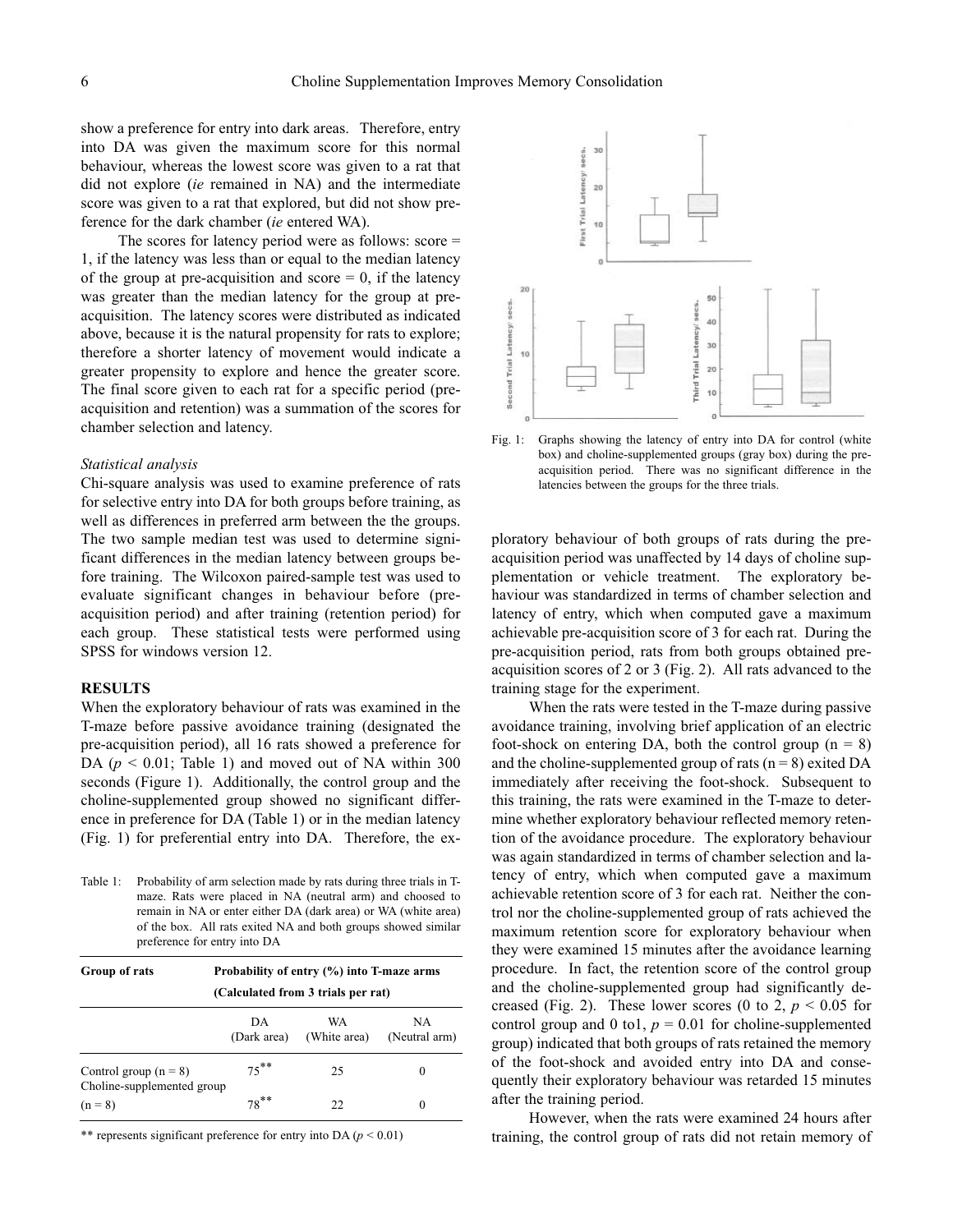

Signficant differences from the score at PS indicated by  $*$  and  $**$  for  $p < 0.05$  and  $p < 0.01$  respectively.

Fig. 2: Box plot representing distribution of scores for exploratory behaviour of each rat during pre-acquisition (PS) and retention periods 15 minutes (RS15) and 24 hours (RS24) of avoidance procedure. Bold line for each box represents the median. The control group and the choline-supplemented group had median values at PS that were not significanly different. Both control rats (vehicle) and choline-supplemented rats remembered the aversive stimulus 15 minutes after training, as reflected by a significant decrease from the scores obtained at pre-acquisition (*p* < 0.05 for control rats and *p* < 0.01 for choline-supplemented rats), but only choline-supplemented rats remembered the aversive stimulus at 24 hours retention period, producing a decrease in the scores of rats that was significantly different from the score attained at pre-acquisitions ( $p < 0.05$ ).

the avoidance training and therefore produced retention scores that were not significantly different from the preacquisition period (Fig. 2). By contrast, the choline-supplemented group of rats retained memory of the avoidance training and consequently their exploratory behaviour was retarded giving retention scores that remained significantly lower (0 to 2;  $p < 0.05$ ) than that of the pre-acquisition period (Fig. 2).

## **DISCUSSION**

The exploratory behaviour of young rats, including preference for dark areas, was used in this study to investigate the effects of choline on the retention of memory of an avoidance procedure in a T-maze. However, before the rats were trained in the avoidance procedure, they were allowed to explore the T-maze in order to confirm their preference for dark areas as previously reported by Banner (7). This preference was demonstrated in this study when both the control group and the choline-supplemented group of rats selected entry into the dark chamber, which was one of three options for exploration in the T-maze.

Advantage was taken of this demonstrated propensity of rats to select DA during exploration to develop a passive avoidance procedure through delivery of an aversive electric foot-shock upon entry into the dark chamber of the T-maze. In a single training session, rats received an electric footshock when they demonstrated their natural preference for entry into the dark chamber and they all exited the chamber immediately. Memory of this aversive stimulus would reduce exploratory behaviour, observed as rats avoiding entry, either by not entering the dark area or entering with a longer latency.

Memory retention of this aversive stimulus was present 15 minutes after avoidance training in the control and the choline-supplemented rats, as both groups avoided entry into the dark area of the T-maze. Recall of activity 15 minutes from occurrence is usually taken as an indication of the presence of short-term memory of the event (8–10). Therefore, from the results of the study, the rats in both the control and the choline-supplemented group displayed short-term memory of aversive stimulus.

However, when memory retention of the avoidance procedure was assessed 24 hours after the training session, only the choline-supplemented group of rats avoided entry, indicating a significantly reduced exploratory behaviour compared to the pre-acquisition period. By contrast, the control rats did not avoid entry into the dark chamber of the Tmaze when they were assessed 24 hours after training. Intermediate long-term memory is characterized by the 24-hour retention time of the event (8–10). Based on this designation of intermediate long-term memory, only the choline-supplemented group of rats showed evidence of intermediate longterm memory of the avoidance procedure. Therefore, it is reasonable to conclude that only the choline-supplemented rats were able to consolidate short-term memory of the avoidance procedure into intermediate long-term memory.

The consolidation of short-term memory into longterm memory in the choline-supplemented rats is in agreement with the reported involvement of brain cholinergic nerves in the formation and retention of memory (4–6). In previous studies, choline supplementation was shown to facilitate increased cholinergic nerve activity in the brain including the hippocampus, by serving as a precursor for the synthesis of the neurotransmitter acetylcholine (11, 12).